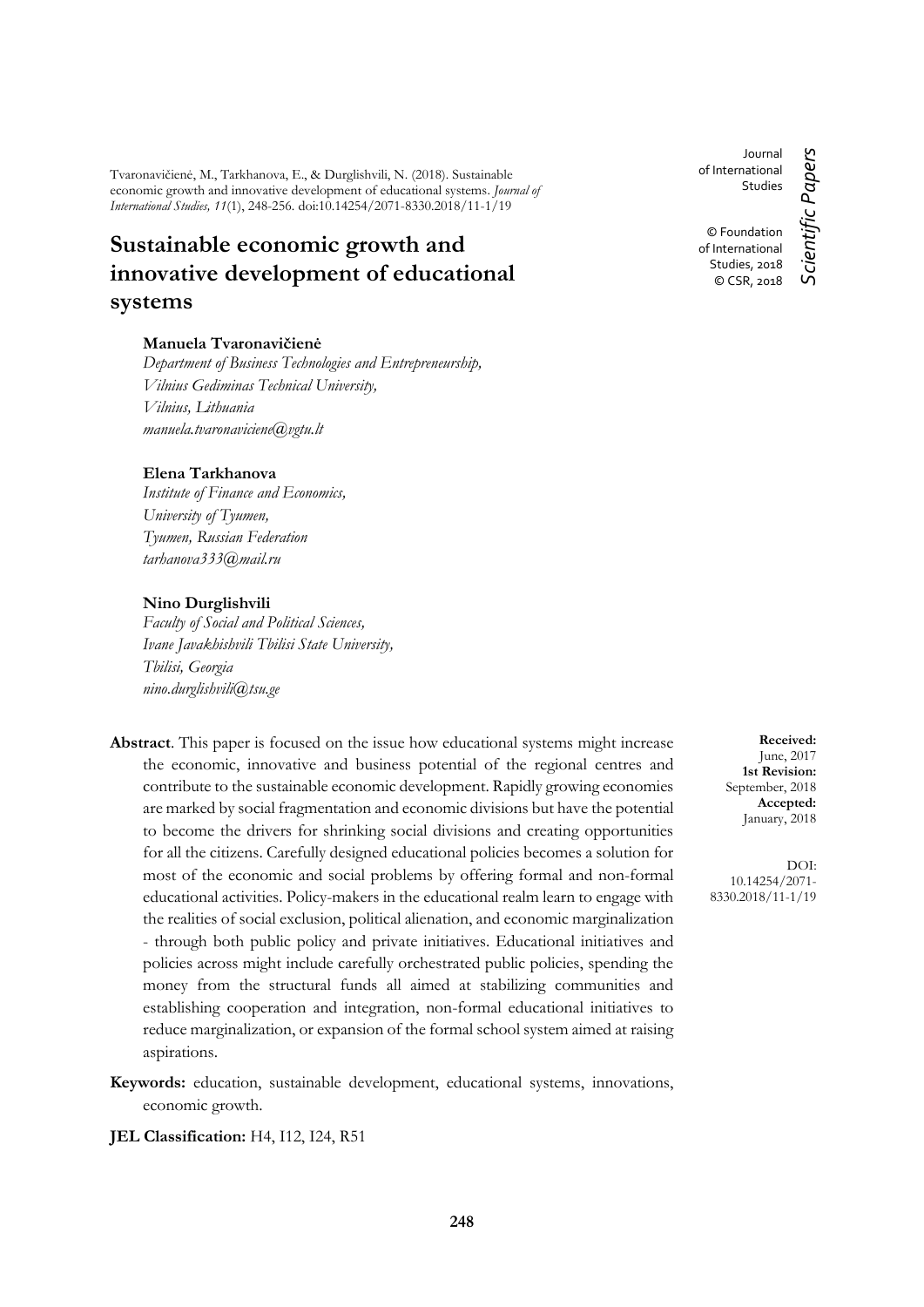# **1. INTRODUCTION**

As far as the educational policies are concerned, a special importance in the planning, preparation and formation of these policies is attributed to the process of the lifelong learning that represents learning which is pursued throughout the course of one's lifetime or the process of learning which is diverse, flexible and accessible at different places and times. One would probably agree that lifelong learning crosses and penetrates sectors, enhancing learning beyond traditional education and all throughout adult life (with a special importance of Third Age Learning, or educational activities aimed at pensioners and rentiers at the dusk of their careers and lifetimes). The definition is founded on four pillars of learning for the future as described by International Commission on Education for the Twenty-First Century and Delors (1996): learning to know – the need to master learning tools instead of acquiring structured knowledge; learning to do – preparing individuals for the forms of work required currently and in the future such as innovation and adapting learning to future work settings; learning to stay together and with other people – peaceful resolution of conflict, discovery of other persons and their cultures, boosting community capability, personal capacity and competence, social inclusion and economic resilience; and learning to be – learning contributing to an individual's whole growth: spirituality, aesthetic appreciation, sensitivity, intelligence, body and mind. Within all public policies, special importance should be attributed to the process of lifelong learning that represents learning pursued throughout the course of one's lifetime or the learning which is diverse, flexible and accessible at different locations and times. Lifelong learning crosses sectors, enhancing learning beyond traditional education throughout all adult life (Kryk, 2016).

Educational policies and lifelong learning are very crucial concepts both for the young and old actors engaged in this process: in fact, both categories might be influenced by it and both can profit from acquiring new skills and knowledge that might prove to be crucial for securing and maintaining their position on the turbulent labor market (Arokiasamy, 2017; Čábelková et al., 2015; Figurska, 2017; Giedraitis et al., 2017; Gulicheva & Osipova, 2017; Koudelková & Svobodová, 2014; Oganisjana et al., 2017; Nguyen et al. 2017; Michailova et al., 2017; Luhn et al., 2017; Šafránková & Šikýř, 2016; Strakova, 2015; Sokół, Ignatjeva et al.; 2017; Voogt et al., 2013;). New technologies that are starting to emerge and dominate the world markets require constantly adapting and enhancing one's skills and qualifications (Akhter, 2017; Chmielewska & Horváthová 2016; Ehrenberger et al., 2015; Grenčiková et al., 2017; Hilkevics & Hilkevica, 2017, Lisin et al., 2017; Radwan & Sakr, 2017; Mačerinskienė & Aleknavičiūtė, 2017; Shpak et al., 2017; Strielkowski, 2017; Żelazny & Pietrucha, 2017; Zemlickiene et al., 2017).

Lifelong learning might impart responsiveness, initiative, and creativity in people, thus facilitating them to demonstrate adaptability in post-industrial society by fostering skills for managing uncertainty, communicating within and across cultures, sub-cultures, communities and families, and negotiating conflicts. A report by Aspin and Chapman (2001) stated that lifelong learning provides a holistic outlook on the purpose of education in an individual's life cycle. It upholds that education, as a continuous life process, plays an important role in allowing people to adapt to, and address new challenges and shifts in their lives and the environments they live. Lifelong learning, taking on all kinds of educational as well as learning experiences, aids people in engaging in meaningful interactions with their society through developing their skills, knowledge and critical thinking capabilities. Implicit in the lifelong learning idea is the life wide learning concept. Despite the fact lifelong learning puts emphasis on the continuity of learning all through the human life cycle, life wide learning recognizes that individuals find it essential to engage in several learning activities at the same time, through different modalities and in diverse settings.

The goal of lifelong learning is to allow people to turn out to be active social agents – persons who have the capability of acting, reflecting, and responding properly to the developmental, social and cultural changes which they encounter bother as individuals and as societal members (Aspin & Chapman, 2001). Life wide learning, therefore, relates to the parallel and multiple roles of an individual in the society, as an additional aspect of lifelong learning. Overall, in today's world in human life cycle, the traditional focus on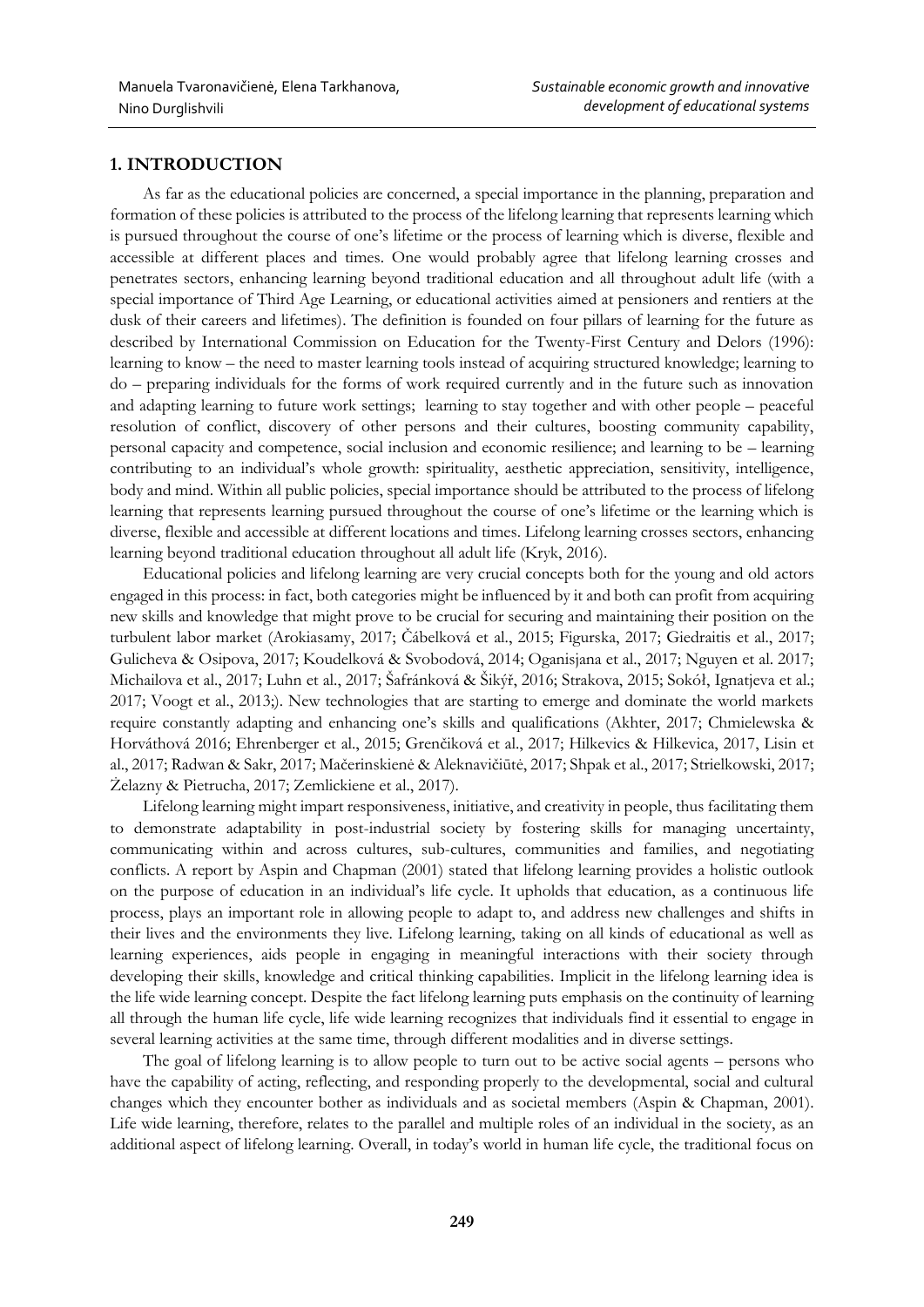creating the basis of basic knowledge as well as competencies and acquirement of the technical and intellectual tools of learning in the first life quarter has to be accompanied by lifelong learning in a learning society in which all take part in and contribute to education all through life.

### **2. LITERATURE REVIEW**

The conceptualization of educational policies and lifelong learning often relies on the approach that includes the promotion of skills and competencies required for the development of general capabilities as well as specific performance in work settings. Competencies and skills developed through policies and programs of lifelong learning would be very important for workers performance in their dealing with precise job responsibilities and the ways they could adapt their particular and general competencies and knowledge to new jobs. Therefore, a more vastly skilled and workforce in slums or third world cities would contribute to a more competitive and advanced economy in Third World countries (Auerbach, 2015). There is also a spillover effect in the form of migration of the young and skilled agents to the markets in the more developed markets where their skills might be in higher demand (Dragolea et al., 2017; Glazar & Strielkowski, 2010; Fraser, 2011).

The same, of course, applies to the developed countries of the developed Western economies. As the population is aging, more and more stress is put on the "gig economy" where users have to be highly-skilled and intellectual agents that can easily adapt the working environment and to reveal their preferences for goods and services (Jenkins et al., 2003; Janda et al., 2013; Čábelková & Strielkowski, 2013; Strielkowski et al., 2016; Mostenska & Bilan, 2015; Androniceanu & Ohanyan, 2016; Zuzeviciute, Praneviciene, Simanaviciene, & Vasiliauskiene, 2017).

The United Nations Educational, Scientific and Cultural Organization **(**UNESCO) defines the lifelong learning along the following lines: "*Lifelong learning is less about the teaching or training of certain things or specific skills, much more a way of describing a process of empowerment and mechanisms through which local communities are exposed to varied learning opportunities that helps to prepare them for anticipating the unknown and tackling the political and social uncertainties of tomorrow. In a word, it is that that prepares them for sustainable futures"* (UNESCO, 2015)*.* 

Citizens may have their outlook of the world and ability for rational choice constantly expanded and changed through the educational experiences as well as cognitive achievements provided by lifelong learning. Besides, along with the provision of lifelong opportunities offered through traditional agencies and institutions, there is a trend for providing opportunities for lifelong learning by creating and expanding various community initiatives (Biesta, 2006). Such form of the community as an institution and platform for lifelong learning thrives in the realization that the people who engage in lifelong learning would enjoy an array of alternatives, from which they could construct an enriching and satisfying life-enhancing activities pattern.

Moreover, according to UNESCO (2015), "*a learning city provides lifelong learning for all' and that 'lifelong learning lays the foundation for sustainable social, economic and environmental development' on all of the four levels (international, regional, local and citizen)*".

Educational policies and lifelong learning would offer slum dwellers the opportunity of updating their knowledge of tasks which they had formerly laid aside or all through wished to attempt but were unable; to attempt pursuits and activities which they were previously made-believe were beyond their competence or time; or to work towards the extension of their intellectual horizons through pursuing to understand and become proficient at some of the present cognitive advances, which have transformed other parts of the world (Lee & Morris, 2016). Nevertheless, lifelong learning is not constrained to those above the education age in institutional or informal settings. Expanding cognitive repertoire and the growth of competencies and skills may continue all the way through life, as a critical part of persons' growth and development as humans and as residents in a participative social equality, as well as being productive representatives in economic development. Community and individual wellbeing is promoted and protected through making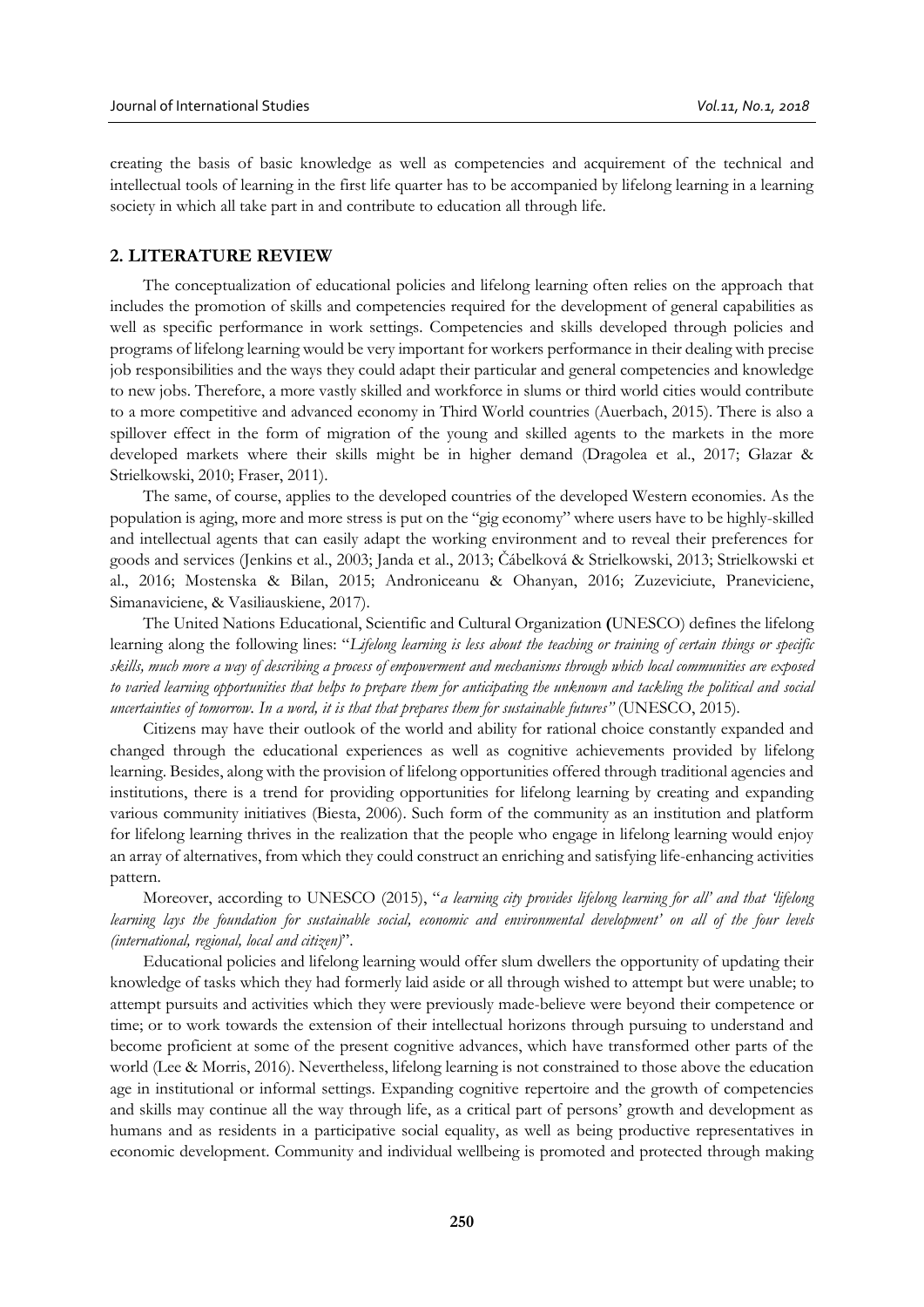such activities, and the resources for supporting them, accessible to the broadest range of populations. Lifelong learning is a public good – it benefits the society as a whole, and individuals also.

According to Aspin and Chapman (2001), the accessibility of learning opportunities over the entire lifespan of people is a pre-requisite for effective and informed involvement in a democratic society. People might only develop as autonomous agents with the ability of entirely taking part in society when they are adequately informed, pre-disposed and prepared; if they are well-fed and healthy; when they have the minimum domestic conditions for the perpetuation of existence; and when they could involve themselves in communication with their correspondents, enjoying similar autonomy as they have themselves, and with the people they can converse with, consider and plan for mutually beneficial means of action.

## **3. METHODOLOGY**

Education and learning being a public good as well as a responsibility shared by all for the mutual benefit of all societal members are central to this form of the requirement for lifelong learning for all. Structural funds are particularly powerful in contributing to these policies. In addition, participation in lifelong education is an essential prerequisite to an ongoing part of engagement in the organizations of democracy (Ahmed, 2014). Safeguarding the future of all citizens in slums and third world cities is secured through assuring them access to every field and form of human knowledge, understanding and collaborating in a high-quality, dynamic and comprehensive curriculum in multiple institutions committed to the learning and education of the present and future generations. Such a program offers individuals with one of the key ways of personal empowerment, clear understanding and informed decisions in performing day-to-day activities and participating in the growth of the economy of the slums or third world cities and the country as a whole.

According to Ahmed (2014), lifelong learning is critical as it helps in developing the autonomy along with a sense of responsibility of communities and people, in reinforcing the ability to tackle the transformations occurring in the society, culture and economy, and in promoting tolerance, coexistence and the creative and informed engagement of people in their communities. If communities, corporations and governments accept lifelong learning principle it indicates that people could expect support in their attempts of acquiring and updating the latest skills and knowledge which is vital to their daily work lives, wherever and whenever they require them. Such enables the personal development of the residents, and improves their employability, social capacity and mobility to be effective in involving themselves in activities aimed at improving the quality of life in the cities (Power & Maclean, 2011).

This paper uses an analysis of the data from Eurostat (2017) on participation rate in education and training in the age group from 18 to 64 years across the EU Member States. We analyze the adult learning patterns for males and females, as well as for all groups together. Moreover, we compare the patterns that are visible and traceable across various groups of EU Member States and two other countries that can be found in the EU proximity and have great importance for the economic and social growth of the EU, namely the Former Yugoslav Republic of Macedonia (FYROM), and Turkey. These two countries have been selected for a reason: both are aspiring to become the EU members, but both have a long way to go before that paved with substantial judicial and economic reforms, and of course the reforms of educational systems. In the case of Turkey, the long-awaited EU accession acquired a bitter taste and made the country to turn away from focusing on the EU under the new political leadership. In the case of FYROM, the country has suffered many nationalistic conflicts that almost brought it to the brink of civil war, as well as on-going political dispute with the neighbouring Greece over the use of its name.

Our methodology involves the cross-country comparison using the available data as well as graphical data visualization that portrays most common trends and shows the patterns. We employ the crosstabulation empirical analysis that is then projected to the graphical empirical analysis and enables us to make predictions and conclusions that are of a sound scientific value.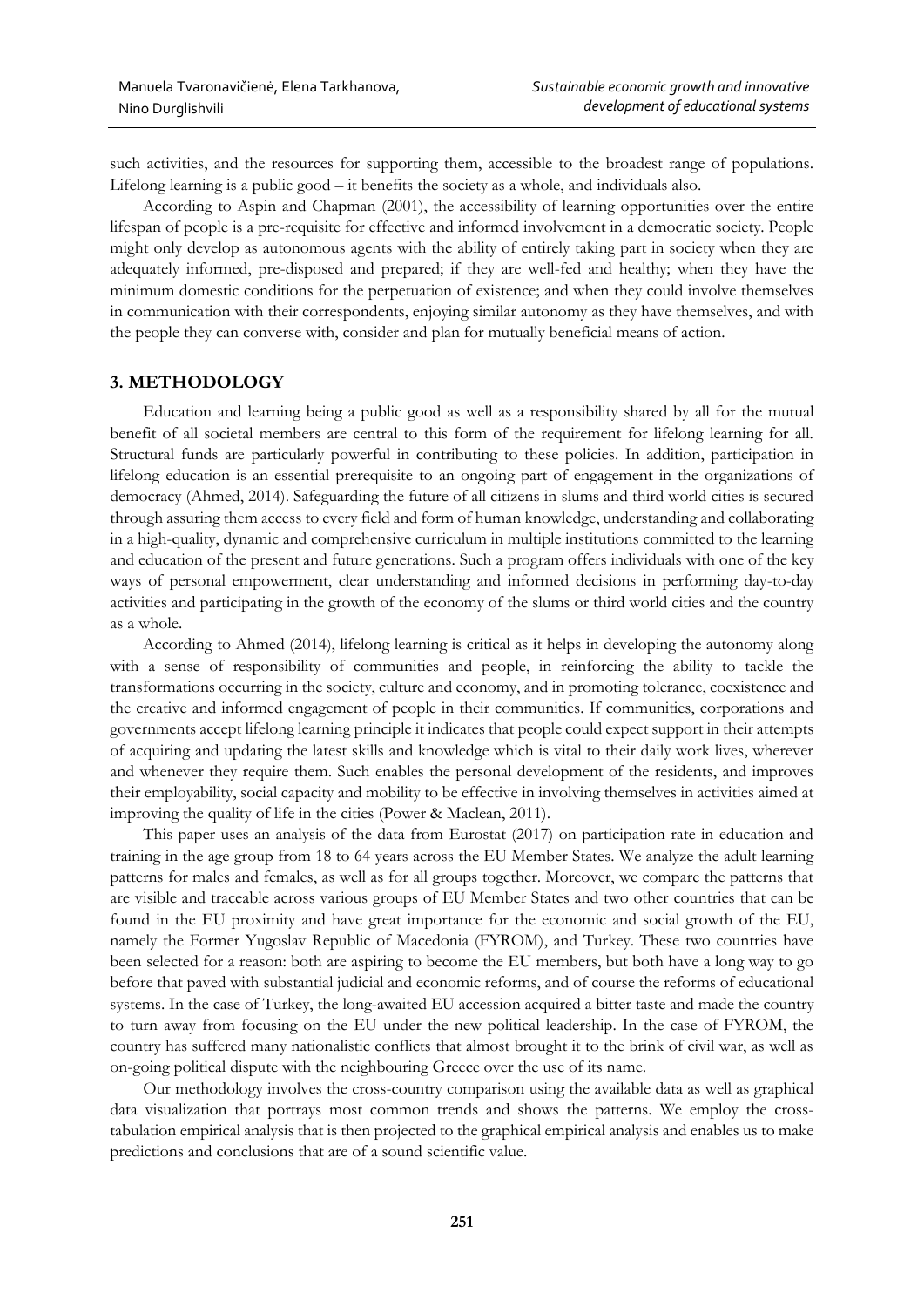# **4. MAIN FINDINGS**

The results provided in Table 1 show that the European Union (EU) set up an ambitious goal for itself that envisages an average of at least 15 % of adults aged 25 to 64 years old should participate in lifelong learning by 2020. Currently, the participation rate is at 10.8%.

Table 1

Education and training in the age group from 18 to 64 in the EU Member States, FYROM and Turkey (2007 and 2016), males and females (in  $\%$ )

| <b>States</b> | 2007  |         | 2017         |         |
|---------------|-------|---------|--------------|---------|
|               | Males | Females | <b>Males</b> | Females |
| <b>EU 28</b>  | 14.3  | 16.4    | 15.6         | 17.6    |
| <b>EU 27</b>  | 14.4  | 16.5    | 15.7         | 17.6    |
| <b>EU 15</b>  | 15    | 17.4    | 17.2         | 19.3    |
| <b>FYROM</b>  | 9.2   | 10.2    | 8.7          | 10.2    |
| Turkey        | 6.8   | 4.7     | 12.2         | 10.8    |

#### *Source: Own results*

It becomes apparent from Table 1 that the participation in lifelong learning in the EU countries is greater than in its immediate neighbours, FYROM and Turkey. However, one can see that over the past 10 years, Turkey has achieved a growth from 6.8% to 8.7% for males and from 4.7% to 10.8% for females which is similar in its dynamics to the EU countries, while FYROM recorded a slowing rate for males and did not report any increase for females.



**Chart 1. Dynamics of adult learning in the EU and neighboring countries (2007-2017), in %** *Source: Own results*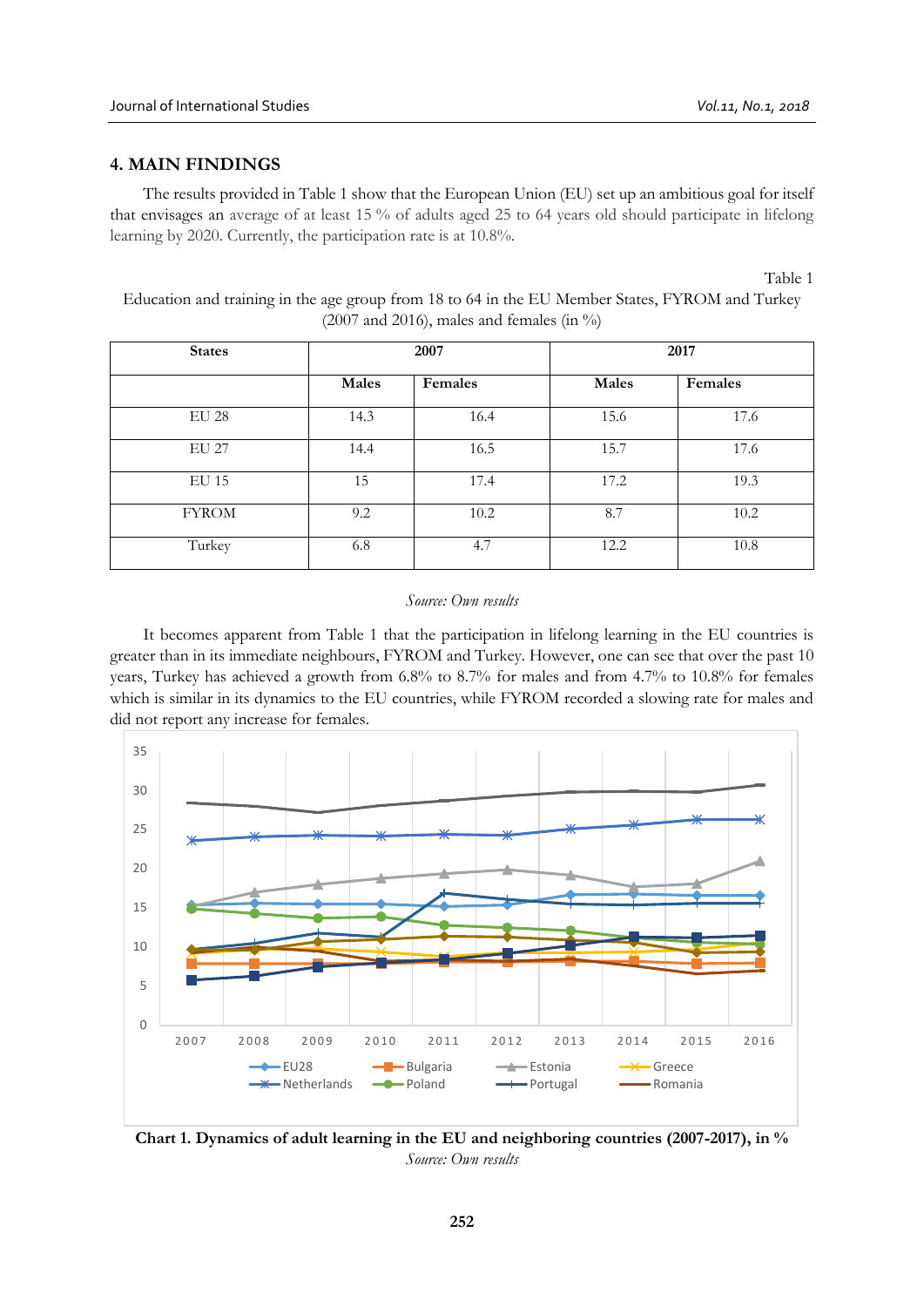Furthermore, Chart 1 above shows the graphical analysis of the data using the chart form for the EU and neighbouring countries regardless of the gender. It becomes clear that the adult learning in some EU countries is greater than in the other. Moreover, one can see that Netherlands, France, Luxembourg and Estonia were the only other Member States where the participation rate in 2016 already exceeded the 15 % benchmark. By contrast, Romania, Bulgaria, Slovakia, Croatia, Poland and Greece reported adult learning rates of 4.0 % or less (Eurostat, 2017).

Overall, it appears that lifelong learning differs in countries with regard to such factors as economic growth, rate of learning, labour market characteristics, social and economic specifics and a plethora of other factors. However, one thing is clear: lifelong learning represents an enormous potential that has to be exploited by the relevant stakeholders and policy-makers. It becomes clear that more dynamic countries or countries aspiring at fostering their economic growth and well-being are keener on investing into lifelong learning and related issues thus promoting sustainable economic growth and development, including, far and foremost, urban development in both slums of the Third World and modern-day smart cities.

# **5. CONCLUSIONS AND DISCUSSIONS**

As the global challenges arise in the world for the world economies to face them, educational policies and lifelong learning has developed to be among the main ways of enhancing the quality of life during the 21st century. Today, it is insufficient to have an all-encompassing initial education – one should continue acquiring new skills and knowledge for taking advantage of the new opportunities which advance technological and scientific advancements bring, and to adapt to the hardships of life in the changing world. Evidently, investing in lifelong learning would be a payoff to both third world nations and their citizens, in terms of productivity, employment, health, income and other benefits.

Furthermore, provision of opportunities to learn all through life would become a critical factor in the fight against eradicating poverty and the education of people for sustainable development. Yet, the adoption of the lifelong learning principle would require a new vision, one which will shift the focus from education to learning; one which would move to a more user-friendly and seamless system; one which would recognize the different ways through which skills and knowledge may be acquired in the digital age beyond the formal system. As pointed out by Power and Maclean (2011), particularly, for a progress to be made in the reduction of poverty and guaranteeing of sustainable development in the developing world, the international community and governments will be required to fulfill their responsibilities and take the necessary measures in making lifelong learning for everybody a reality.

Educational policies and lifelong learning might become a facet of economic growth, most notably sustainable economic growth in both developed and developing economies. It can alter the composition and the structure of labour force which, in turn, might lead to shifting the axis of labour and capital ratio for the local economies. Moreover, it might promote business development through the creation and cultivation of the new business leaders who might invest into further development of the countries in question and their economies.

Interested stakeholders and policy-makers should think about the exploitation of the potentials of the educational policies and lifelong learning. Careful and planned implementation and widespread use of lifelong learning, if applied systematically, might lead to unprecedented changes in the economy. With regard to the above, one cannot underestimate the potential of the structural funds that might foster the educational policies and lifelong learning and help to ameliorate the level of education and the level of life in many countries.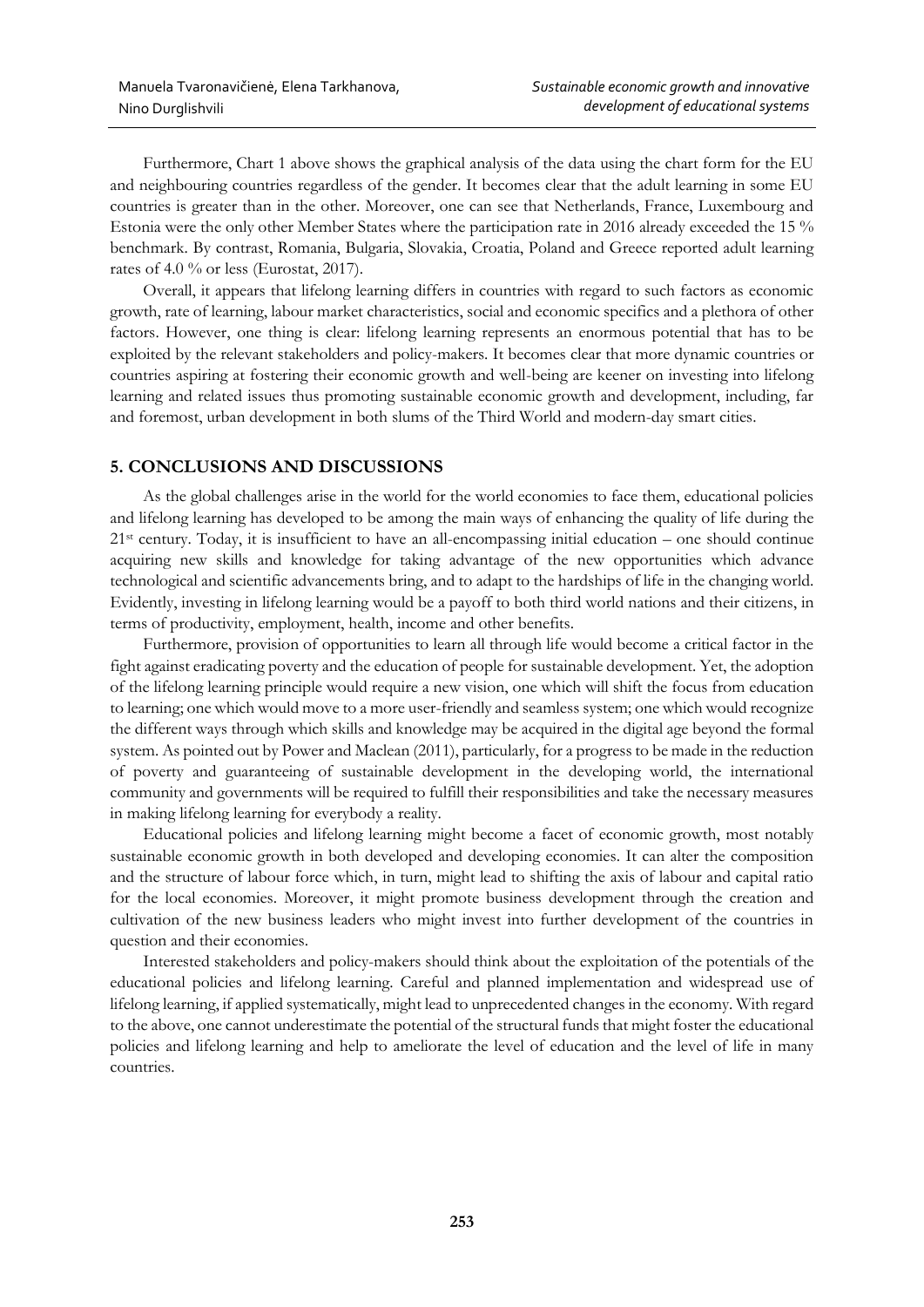## **REFERENCES**

- Ahmed, M. (2014). Lifelong learning in a learning society: Are community learning centres the vehicle. *Education, learning, training: Critical issues for development*, 102-125.
- Akhter, F. (2017). Unlocking digital entrepreneurship through technical business process. *Entrepreneurship and Sustainability Issues*, *5*(1), 36-42. doi: [https://doi.org/10.9770/jesi.2017.5.1\(3\)](https://doi.org/10.9770/jesi.2017.5.1(3))
- Akhter, F. 2017. Unlocking digital entrepreneurship through technical business process. *Entrepreneurship and Sustainability Issues, 5*(1), 36-42. doi: [https://doi.org/10.9770/jesi.2017.5.1\(3\)](https://doi.org/10.9770/jesi.2017.5.1(3))
- Androniceanu, A., Ohanyan, G. (2016). Comparative approach on education and healthcare in Romania and Bulgaria as beneficiaries of the IMF financial assistance, *Administratie si Management Public,* (26), 25-48.
- Arokiasamy, A. (2017). Moderating influence of school culture on the relationship between transformational leadership and organizational health of secondary school teachers in Malaysia. *Economics, Management And Sustainability, 2*(1), 19-35. doi: <https://doi.org/10.14254/jems.2017.2-1.2>
- Aspin, D., & Chapman, J. (2001, July). Lifelong learning: concepts, theories and values. In *Proceedings of the 31st Annual Conference of SCUTREA* (pp. 38-41). University of East London: SCUTREA.
- Auerbach, A. M. (2015). India's urban constituencies revisited. *Contemporary South Asia*, *23*(2), 136-150.
- Biesta, G. (2006). What's the point of lifelong learning if lifelong learning has no point? On the democratic deficit of policies for lifelong learning. *European Educational Research Journal*, *5*(3-4), 169-180.
- Čábelková, I., & Strielkowski, W. (2013). Is the level of taxation a product of culture? A cultural economics approach. *Society and Economy*, *35*(4), 513-529. doi:<https://doi.org/10.1556/SocEc.2013.0007>
- Čábelková, I., Strielkowski, W., & Mirvald, M. (2015). Business influence on the mass media: a case study of 21 countries. *Transformation in Business and Economics, 14*(1), 65-75.
- Chmielewska, B., & Horváthová, Z. (2016). Policy levelling economic and social inequalities between rural and urban areas. *Journal of International Studies, 9*(2), 103-111. doi[: https://doi.org/10.14254/2071-8330.2016/9-2/7](https://doi.org/10.14254/2071-8330.2016/9-2/7)
- Dragolea, L., Grondys, K., & Sroka, M. (2017). Career management: Short analysis regarding interest on employment fields among youths*. Polish Journal of Management Studies*, *16*(2), 62-73. doi: 10.17512/pjms.2017.16.2.06
- Ehrenberger, M., Koudelkova, P., Strielkowski, W. (2015). Factors influencing innovation in small and medium enterprises in the Czech Republic. *Periodica Polytechnica. Social and Management Sciences*, *23*(2), 73-83. doi: <http://dx.doi.org/10.3311/PPso.7737>
- Eurostat. (2017). *Adult learning statistics*. Retrieved from [http://ec.europa.eu/eurostat/statistics](http://ec.europa.eu/eurostat/statistics-explained/index.php/Adult_learning_statistics)[explained/index.php/Adult\\_learning\\_statistics](http://ec.europa.eu/eurostat/statistics-explained/index.php/Adult_learning_statistics)
- Fraser, B. (2011). Growing up in Rio's favelas. *The Lancet*, *377*(9779), 1735–1736.
- Giedraitis, A., Stašys, R., & Skirpstaitė, R. (2017). Management team development opportunities: a case of Lithuanian furniture company. *Entrepreneurship and Sustainability Issues, 5*(2), 212-222. doi: [https://doi.org/10.9770/jesi.2017.5.2\(4\)](https://doi.org/10.9770/jesi.2017.5.2(4))
- Glazar, O., & Strielkowski, W. (2010). Turkey and the European Union: possible incidence of the EU accession on migration flows. *Prague Economic Papers*, *19*(3), 218-23. doi: <https://doi.org/10.18267/j.pep.373>
- Grenčiková, A., Guščinskienė, J., & Španková, J. (2017). The role of leadership in motivating employees in a trading company. *Journal of Security and Sustainability Issues, 7*(2), 247-255. doi: [https://doi.org/10.9770/jssi.2017.7.2\(6\)](https://doi.org/10.9770/jssi.2017.7.2(6))
- Gulicheva, E., & Osipova, M. (2017). Program-target method of pricing for international educational services. *Czech Journal of Social Sciences, Business and Economics, 6*(1), 21-27. doi: <http://dx.doi.org/10.24984/cjssbe.2017.6.1.3>
- Hilkevics, S., & Hilkevica, G. (2017). New information technologies use for Latvian stock companies financial health evaluation. *Entrepreneurship and Sustainability Issues, 5*(2), 178-189. doi: [https://doi.org/10.9770/jesi.2017.5.2\(1\)](https://doi.org/10.9770/jesi.2017.5.2(1))
- Ignatjeva, S., Volosnikova, L., & Efimova, G. (2017). Assessment of inclusive educational space in higher education institution. *Journal of Security and Sustainability Issues, 7*(1), 123-132. doi: [https://doi.org/10.9770/jssi.2017.7.1\(10\)](https://doi.org/10.9770/jssi.2017.7.1(10))
- International Commission on Education for the Twenty-First Century, & Delors, J. (1996). *Learning, the Treasure Within: Report to UNESCO of the International Commission on Education for the Twenty-first Century: Highlights*. Unesco Publications.
- Janda, K., Rausser, G., & Strielkowski, W. (2013). Determinants of Profitability of Polish Rural Micro-Enterprises at the Time of EU Accession. *Eastern European Countryside*, *19*, 177-217. doi: [https://doi.org/10.2478/eec-2013-](https://doi.org/10.2478/eec-2013-0009) [0009](https://doi.org/10.2478/eec-2013-0009)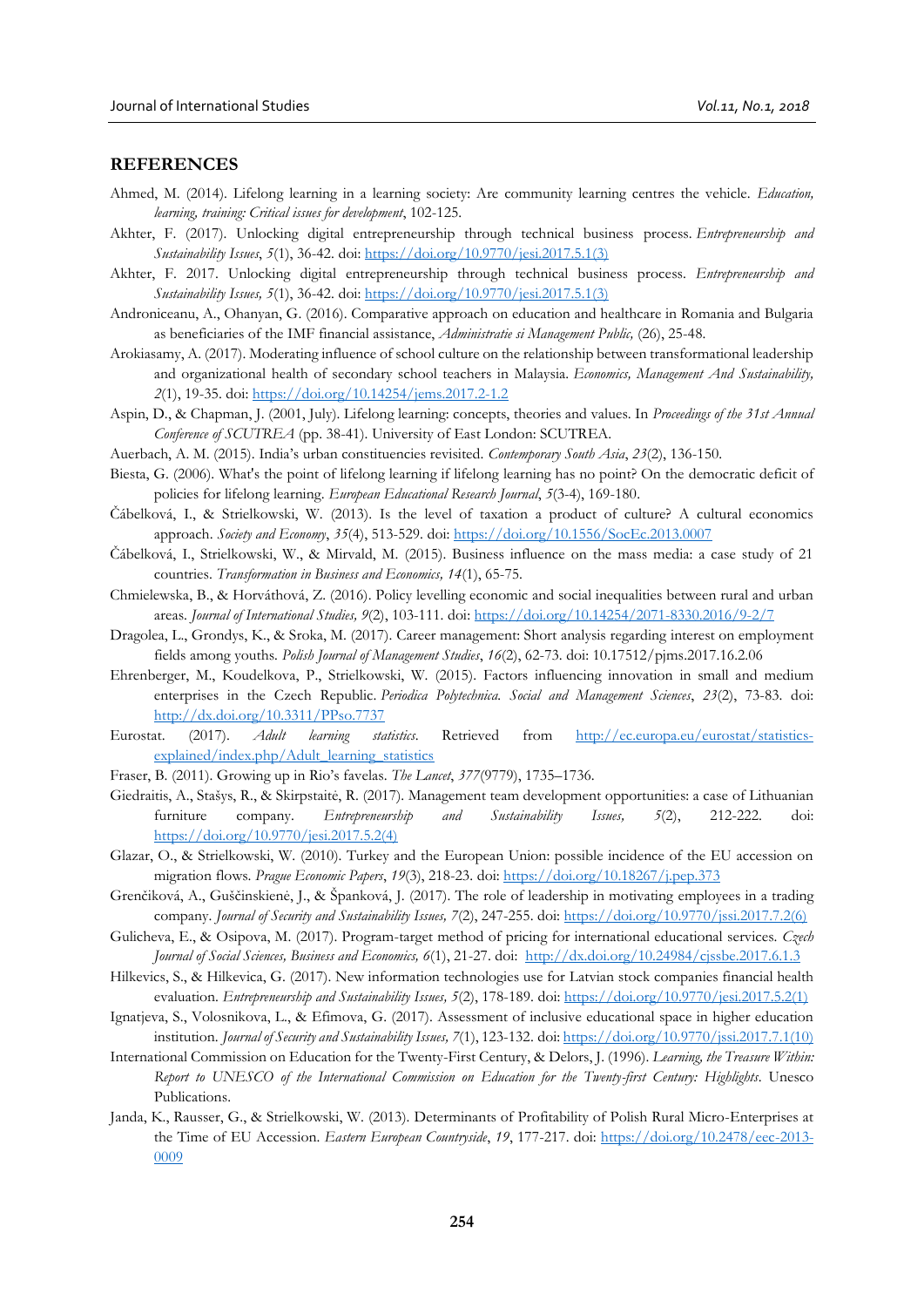- Jenkins, A., Vignoles, A., Wolf, A., & Galindo-Rueda, F. (2003). The determinants and labour market effects of lifelong learning. *Applied Economics*, *35*(16), 1711-1721.
- Koudelková, P., & Svobodová, P. (2014.) Knowledge creation & sharing as essential determinants of SMEs innovation. *International Economics Letters*, *3*(1), 12-20. doi: <http://dx.doi.org/10.24984/iel.2014.3.1.3>
- Kryk, B. (2016). Accomplishment of the European Union lifelong learning objectives in Poland. *Oeconomia Copernicana*, 7(3), 389-404. doi: [https://doi.org/10.12775/OeC.2016.023.](https://doi.org/10.12775/OeC.2016.023)
- Lee, M., & Morris, P. (2016). Lifelong learning, income inequality and social mobility in Singapore. *International Journal of Lifelong Education*, *35*(3), 286-312.
- Lisin, E., Kindra, V., & Horvathova, Z. (2017). Sustainable development of regional heat supply systems in the context of the Eurasian Economic Union energy markets association. *Journal of Security and Sustainability Issues, 6*(4), 745- 760. doi: [http://doi.org/10.9770/jssi.2017.6.4\(18\)](http://doi.org/10.9770/jssi.2017.6.4(18))
- Luhn, A., Aslanyan, S., Leopoldseder, C., & Priess, P. (2017). An evaluation of knowledge management system's components and its financial and non-financial implications. *Entrepreneurship and Sustainability Issues*, *5*(2), 315- 329. doi: [https://doi.org/10.9770/jesi.2017.5.2\(11\)](https://doi.org/10.9770/jesi.2017.5.2(11))
- Mačerinskienė, I., & Aleknavičiūtė, R. (2017). National intellectual capital influence on economic growth in the European Union countries. *Equilibrium. Quarterly Journal of Economics and Economic Policy*, *12*(4), 573-592. doi: [https://doi.org/10.24136/eq.v12i4.30.](https://doi.org/10.24136/eq.v12i4.30)
- Michailova, J., Mačiulis, A., & Tvaronavičienė, M. (2017). Overconfidence, risk aversion and individual financial decisions in experimental asset markets. *Economic research = Ekonomska istraživanja*, *30*(1), 1119-1131. doi: <http://dx.doi.org/10.1080/1331677X.2017.1311234>
- Mostenska, T., & Bilan, Y. (2015). Sustainable development through enhanced social responsibility. *Journal of Security and Sustainability Issues*, *4*(3), 536-551.
- Nguyen, T., Belás, J., Habánik, J., & Schönfeld, J. (2017). Preconditions of financial safety during lifecycle: the financial literacy and retirement planning in Vietnam. *Journal of Security and Sustainability Issues,* 6(4), 627-636. doi: [https://doi.org/10.9770/jssi.2017.6.4\(8\)](https://doi.org/10.9770/jssi.2017.6.4(8))
- Oganisjana, K., Svirina, A., Surikova, S., Grīnberga-Zālīte, G., & Kozlovskis, K. (2017). Engaging universities in social innovation research for understanding sustainability issues. *Entrepreneurship and Sustainability Issues, 5*(1), 9- 22. doi: [https://doi.org/10.9770/jesi.2017.5.1\(1\)](https://doi.org/10.9770/jesi.2017.5.1(1))
- Power, C., & Maclean, R. (2011, January). Lifelong learning for poverty alleviation and sustainable development. In *International symposium on lifelong learning*.
- Radwan, A., & Sakr, M. M. (2017). Review of Egypt Science and Technology System: SWOT analysis. *Entrepreneurship and Sustainability Issues*, *5*(2), 204-211. doi: [https://doi.org/10.9770/jesi.2017.5.2\(3\)](https://doi.org/10.9770/jesi.2017.5.2(3))
- Šafránková, J.M., & Šikýř, M. (2016). Society, Higher Education and Labour Market. *Montenegrin Journal of Economics*, *12*(3), 167-177, doi: 10.14254/1800-5845.2016/12-3/12
- Shpak, N., Satalkina, L., Sroka, W., & Hittmar, S. (2017). The social direction of enterprises' innovation activity. *Polish Journal of Management Studies*, *16*(1), 187-201. doi: 10.17512/pjms.2017.16.1.16
- Sokół, A., & Figurska, I. (2017). Creativity as one of the core competencies of studying knowledge workers. *Entrepreneurship and Sustainability Issues, 5*(1), 23-35. doi: [https://doi.org/10.9770/jesi.2017.5.1\(2\)](https://doi.org/10.9770/jesi.2017.5.1(2))
- Strakova, J. (2015). Sustainable Value Added as We Do Not Know It. *Business: Theory and Practice, 16,* 168-173. doi: 10.3846/btp.2015.453
- Strielkowski, W. (2017). Social and economic implications for the smart grids of the future. *Economics & Sociology*, 10(1), 310-318. doi: <https://doi.org/10.14254/2071-789X.2017/10-1/22>
- Strielkowski, W., Tumanyan, Y., & Kalyugina, S. (2016). Labour Market Inclusion of International Protection Applicants and Beneficiaries. *Economics and Sociology*, *9*(2), 293-302. doi: [https://doi.org/10.14254/2071-](https://doi.org/10.14254/2071-789X.2016/9-2/20) [789X.2016/9-2/20](https://doi.org/10.14254/2071-789X.2016/9-2/20)
- UNESCO. (2015). *UNESCO Global Network of Learning Cities. Guiding Documents*. UNESCO Institute for Lifelong Learning (UIL), Hamburg, Germany. Retrieved from [http://uil.unesco.org/fileadmin/keydocuments/LifelongLearning/learning-cities/en-unesco-global network](http://uil.unesco.org/fileadmin/keydocuments/LifelongLearning/learning-cities/en-unesco-global%20network-of-learning-cities-guiding-documents.pdf)[of-learning-cities-guiding-documents.pdf](http://uil.unesco.org/fileadmin/keydocuments/LifelongLearning/learning-cities/en-unesco-global%20network-of-learning-cities-guiding-documents.pdf)